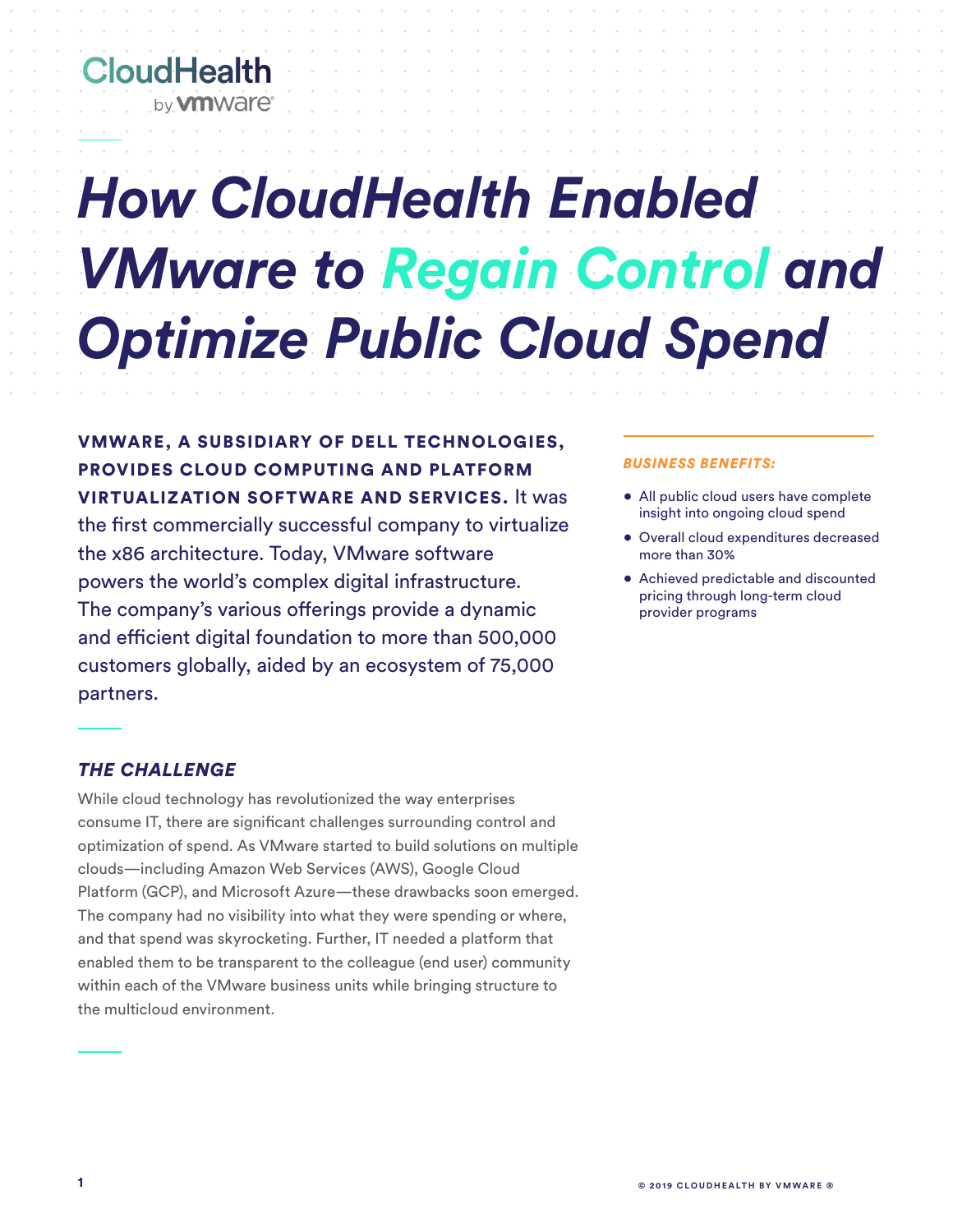# *THE SOLUTION*

The IT team's initial attempt involved consolidating all public cloud accounts under a single umbrella account, an approach that would provide decision makers with better visibility. The challenge was that native tools such as AWS Cost Explorer only offered insight into their own clouds—it was still near impossible to get consolidated cost data across all clouds. Similarly, it was difficult to associate that spend with key business dimensions like business unit, cost center, etc.

The answer was found in CloudHealth, a comprehensive, best-inclass dedicated platform that offers all-new capabilities for visibility, optimization, and proactive management of any type of cloud usage. CloudHealth manages more than \$8 billion in total cloud spend across several vendors, so it offered immense knowledge and leadership right out of the box.

*"Our experience with CloudHealth has been fantastic…and the platform has enabled us to be more intelligent about what we are doing. Prior to CloudHealth, we had been reactionary, but we are now proactive and able to effectively manage our cloud environment in ways never before thought possible."* 

#### *— ANEES IQBAL*

Senior Director of Cloud Services, **VMware** 

# *THE RESULTS*

#### UNPARALLELED VISIBILITY

Thanks to CloudHealth, IT is now able to present business units with data that clearly outlines what they are actually spending and on what type of service, so much so the software has become the company's 'transparency engine'. In many cases, this was an eye-opener as teams simply did not know—there was a (valid) perception that public cloud consumption was significantly less expensive than previous methodologies, so usage was essentially 'free'. The software-generated information proved so effective that, today, every group from finance to engineering must employ this new approach to clean up (and justify) their cloud usage and spend.

## OPTIMIZATION—FOLLOWING A TRIED AND TRUE RETAIL BUSINESS MODEL

With a consolidated view of spend, the IT team realized they could implement a business model any warehouse club shopper knows well buy in bulk to save money. While the public clouds offer significant flexibility, the reality was VMware paid 'full retail' for every minute of use. Now that IT knew the company's approximate cloud spend, negotiators could approach the vendors for better pricing based on volume. Public cloud providers offer discount pricing programs, commonly known as 'Reserved Instances' (RIs), that allow enterprises to trade predictability for better pricing.